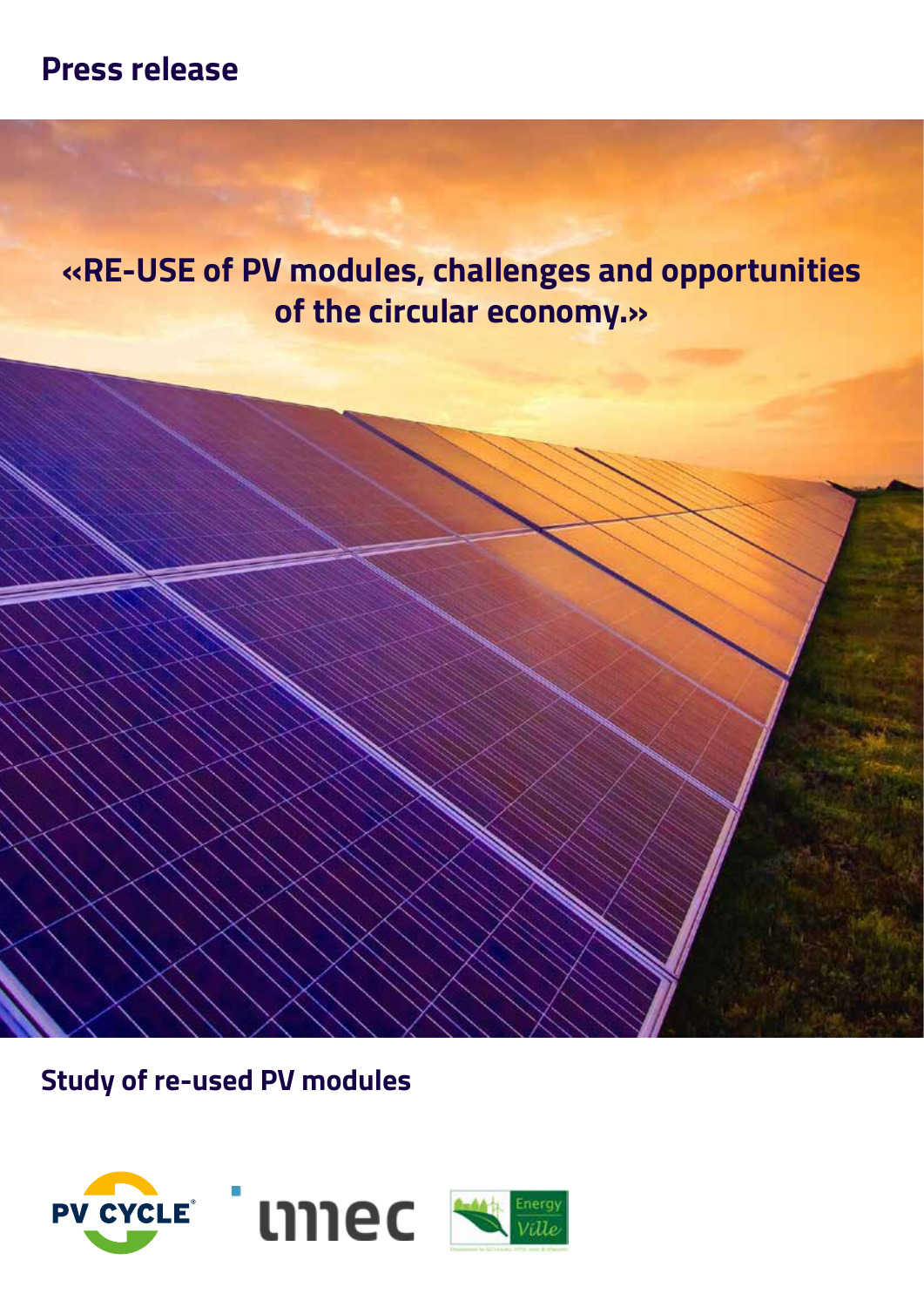# *RE-USE of PV modules, challenges and opportunities of the circular economy.*

Renewables are set to form the backbones of our future energy system and among them, photovoltaics (PV) has rapidly become one of the most economic energy generation technology. The price of electricity generated by PV has reached a levelized cost of electricity of 5-10 €c/kWh, leading to a major acceleration of its deployment with over 110 GWp of newly installed capacity in 2019 alone. The cumulative installed PV capacity is now 627 GWp and it is expected to reach over 1 TWp by 2025 as predicted by the IEA PVPS. The PV market is largely dominated by crystalline silicon (c-Si) PV modules representing 95 % of the market share, while thin-film modules remain a niche product. The Terawatt Era of PV modules is approaching fast, and it is raising important questions about end-of-life management as 5 million tons of PV waste by 2030 is projected by IRENA. Embracing a circular economic model for this maturing industry brings a major opportunity to make sure that PV becomes one of the most sustainable sources of energy.

In the circular economy approach, re-use and repair actions play an essential role in extending the useful life of PV modules by preventing their early entry into the waste stream. The boom in photovoltaic installations began 15 years ago, which explains the natural emergence of the re-employment market exploiting the first wave of dismantling. PV module re-use is then a nascent industry with companies operating in an unexplored and mostly unregulated area. Industrial and public players in PV and/or waste management have little or no knowledge of its operations.

PV CYCLE and imec/EnergyVille conducted the first exploratory study of the sector, with the final goal to capture the current practices of the re-employment market, to reveal its risks and challenges, to inform the authorities and actors concerned, and to formulate the first recommendations. This study was carried out through interviews with field operators and supplemented by expert opinions on technical and legal rules and recommendations as well as on the economic, environmental and social desirability/feasibility of the sector.

About fifteen companies are active in the PV re-use sector with a market estimated between 500 and 600 MWp / year. The volume traded is very difficult to estimate as neither PV site decommissioning nor PV resell markets are registered.

PV modules represent roughly 40% of the total PV system costs which motivates the re-use business case. However, the continued rapid decrease of PV modules prices (now down to 0.2-0.3 €/Wp) and rapid increase of PV module efficiencies (now in the range of 17 to 21%), raises questions on the economic viability of the sector. Second-hand PV modules with lower performance and lifetime expectations but with higher financial risks are mostly in demand in low-income markets. These include African countries but also certain regions of the Middle East and South-East Asia which seek extreme low-cost PV systems with less quality/aesthetic requirements. A rather small (around 10 MWp) and temporary market still exist in (Western) Europe where feed-in tariff regulations often require "very similar" replacement modules in case of damage. Overall, reused or repaired PV modules are not competitive for new residential, commercial and utility-scale PV installations in high-income countries or even in developing countries with government incentives to deploy PV.

Currently, PV modules for re-use are mainly sourced from large commercial PV systems (10kWp to MWp) or large scale PV plants (> 1MWp) in Europe, USA and China damaged by severe weather leading to all PV modules being removed though many can be intact. The most cost-effective method is to collect re-usable modules at the decommissioning site with the sorting, visual and electrical testing and documentation directly completed upon removal and even including small repairs of the external electrical components of the modules (cabling, connectors, diodes). Detailed recommendations on the procedures of sorting, visual inspections and simple and advanced electrical testing as well as documentation are developed by imec and bifa in the report. In certain cases, modules are directly transferred to the treatment facility for the above-mentioned procedures for more extensive testing repair but at a higher cost.

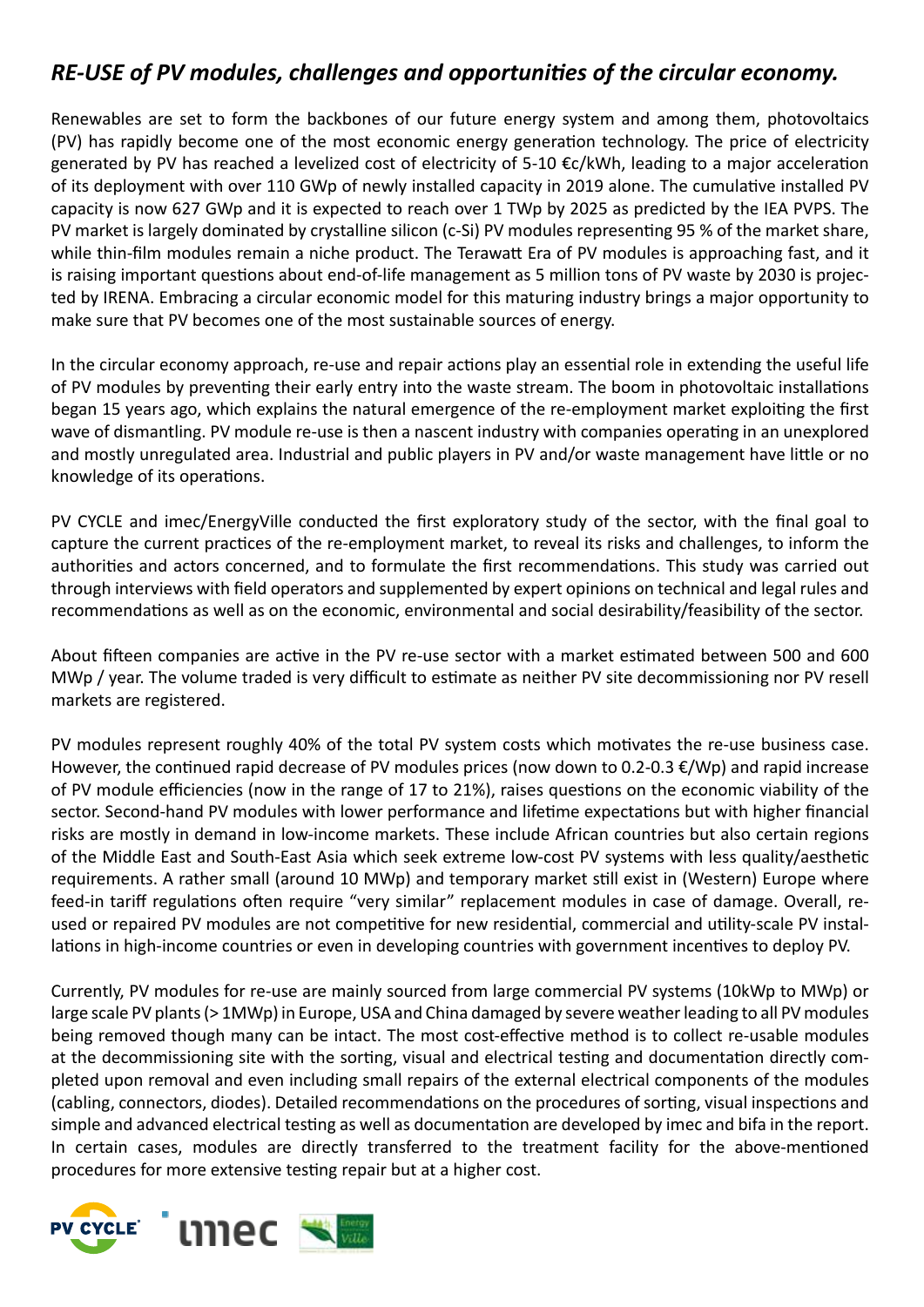*"To our view, technical guidelines/standards outlying the sorting and testing steps and, most importantly, setting the technical criteria to qualify modules for re-use are a must to ensure the high quality of re-used modules. It might be worthwhile to consider only PV modules for re-use which still have a power above 70% of their initial value and to exclude PV modules with defects having an even minor concern for safety. The implementation of such requirements, who are currently totally absent, would ensure homogenous product quality and build trust towards clients and the Original Equipment Manufacturers."* - Eszter Voroshazi, R&D manager at imec/EnergyVille.

In principle, preparing PV modules for re-use has no negative environmental implications, hence it is a desirable step as part of the circular economic model for PV. In Europe, the Eco-design requirements imposed on electrical and electronic equipment measuring the CO2 footprint is expected to enter into action for PV modules in the coming years.

*"This is very likely to make re-use PV modules more competitive/desirable. An important note is that the environmental feasibility of the second-hand PV modules is at risk if their adequate recycling is not guaranteed after their second life. Thus, the current practice of exporting re-used PV modules to developing countries with insufficient waste regulations is creating a major environmental concern."* - Jan Clyncke, CEO of PV CYCLE.

The re-use of PV modules clearly creates employment opportunities for technically skilled and local workforce both in the decommissioning and the re-installation countries. This should be accompanied by proper training of the workforce, which could lead to the creation of 63 jobs per 1000 tons of electric and electronic waste according to an estimation of the RRE-USE network. It is important to note that to ensure economic viability of the sector especially in high-income countries where PV systems are decommissioned, automation in sorting, testing etc. would be required. Such market growth is not only desirable due to the generation of jobs, it also reduces energy poverty in low-income countries, which indirectly contributes to further economic and social development.

In summary, based on our assessment, photovoltaic modules are by design sustainable products. Under the condition of existing systems well regulated and controlled for their technical inspection, repair and final treatment. Re-use can be clearly and socially desirable. The economic viability of the sector is currently achieved in low-income countries as clearly evidenced by the fact that most of the global and European players export to these regions. Re-use of photovoltaic modules in developed countries is currently only viable for niche applications and its adoption will depend on whether / how the CO2 footprint of electronic products are incorporated into the cost of the product.

Overall, the unclear legislation, the lack of control of the WEEE directive, and the nearly complete lack of similar legislation outside the EU raise serious environmental and safety concerns about the re-use of PV modules. At the dawn of the first decommissioning wave of PV systems, followed by an expected rapid rise of the volumes of re-usable PV modules, we ask for a careful assessment of the sector and its adequate regulations in consultation with the relevant global actors.

*In the CIRCUSOL project PV CYCLE and imec are working with multiple industrial and academic stakeholders on PV module RE-USE demonstration and technical feasibility assessment. The insight of the study will be also leveraged for faster progress in the domain.*





*This project has received partly funding from the European Union's Horizon 2020 research and innovation programme under grant agreement 776680.*